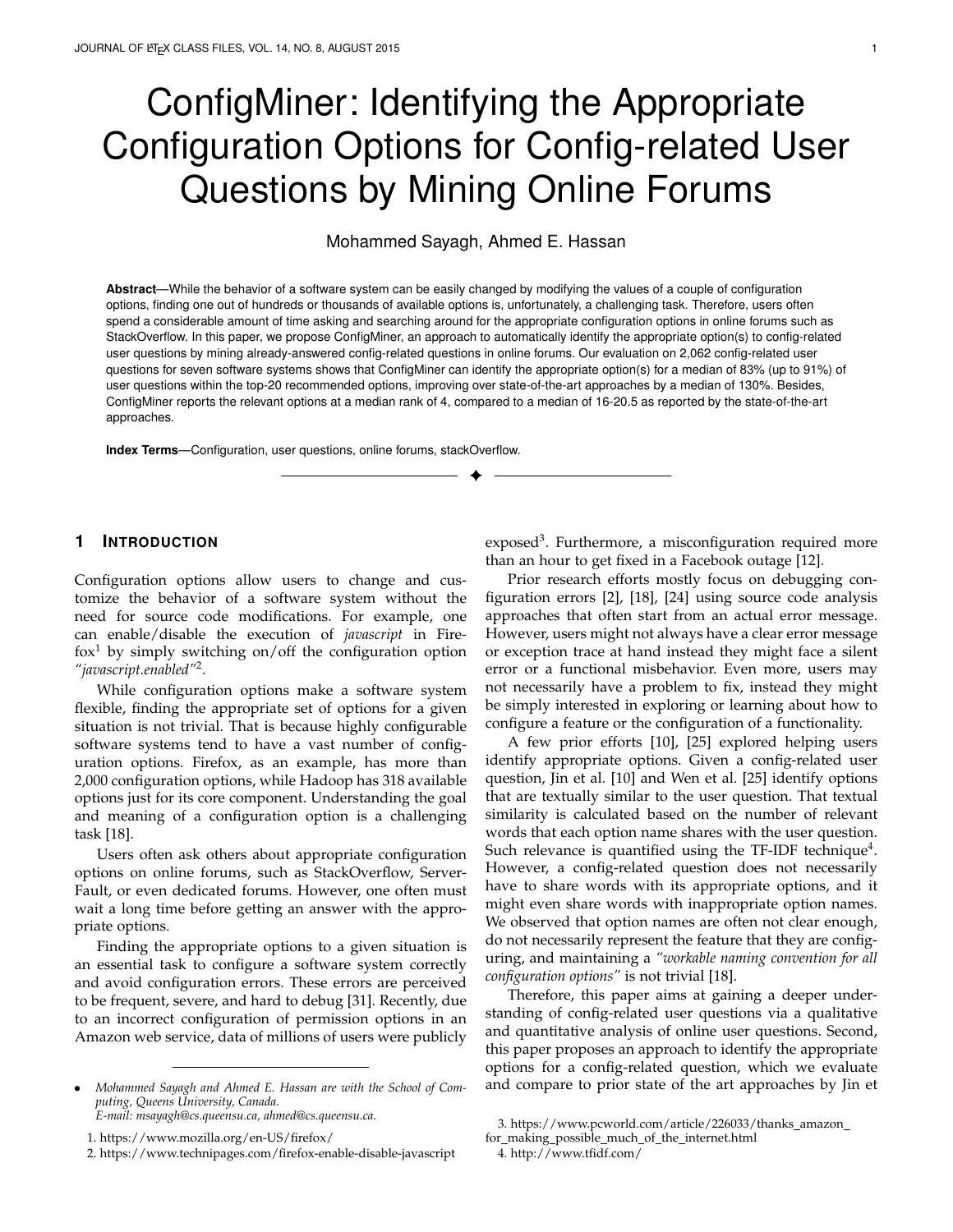al. [10] and Wen et al. [25] as well as a basic Google search approach. We summarize our contributions as follow:

> A qualitative analysis to better understand the types of config-related questions that users ask in forums. We found that in addition to questions about errors with an explicit message or exception trace, users commonly (25% of the studied questions) ask about how to solve misbehaviors that do not have any associated error messages (such messages can be used as input for existing configuration debugging approaches, e.g., [6], [17]), and ask about how to configure a functionality in general.

> A quantitative analysis of 2,062 configuration conversations to understand the elapsed time to receive an answer with the appropriate options. We found that one can wait for a median of around 4.75 hours before getting the appropriate answer, which suggests that even if one might receive an accurate answer in an online forum, waiting for an answer is time consuming for the three types of config-related question.

> An approach (called ConfigMiner) that identifies the appropriate options to a config-related question. Given a new question, ConfigMiner identifies the already-answered config-related questions that are similar to that new question, and recommends any configuration options that are associated with these already-answered questions. Our evaluation of ConfigMiner on 2,062 online questions from 7 software systems shows that it can report the appropriate options for a median of 83% of the user questions within the top-20 recommended list of options (outperforming the state-of-the-art approaches; PrefFinder by Jin et al. [10] and CoLUA by Wen et al. [25] by a median of +130%).

The paper is organized as follow. Section 2 presents the background and discusses related work. Section 3 presents our qualitative and quantitative analysis of config-related questions on online forums. Section 4 and Section 5 present ConfigMiner and the baseline approaches respectively. Section 6 reports our empirical evaluation of ConfigMiner and its comparison to the baseline approachees. Section 8 discusses threats to the validity of our observations. Finally, Section 9 concludes the paper.

## **2 BACKGROUND AND RELATED WORK**

One can tailor a software system and adapt it to different situations and contexts using configuration options. Configuration options are a set of key and value pairs available to end-users, where the key is a configuration option name and the value represents a user choice for that option. For example, one can cache DNS lookups in Firefox by changing the value of the *"network.dnscacheexpiration"* option.

Two main lines of research on software configuration exist [18]. While the first line of research focuses on preventing configuration errors, the second line consists of techniques that help debug configuration errors. Few research efforts [10], [25] identified the appropriate configuration options for config-related questions.

# **2.1 Empirical Study on Configuration Errors and their Impacts**

Configuration errors are one of the most commonly reported errors [31]. Configuration options add more complexity to developing and testing a highly configurable software system [11]. As much as 59% of the performance bugs are caused by configuration errors [8]. Moreover, configuration options can have an impact not just on the software system to which they belong but on other layers of a given stack of software systems such as the LAMP stack [16], which in turn leads to severe and time-consuming errors, referred to as cross-stack configuration errors [17].

## **2.2 Debugging Configuration Errors**

Prior efforts on debugging configuration errors use source code analysis approaches that require as a starting point an error message or a previous correct execution trace [2], [18], [24]. For example, Attaryian et al. [3] used dynamic control and data flow analysis to report the culprit options. Dong et al. [6] used backward and forward slicing to find culprit options. Zhang et al. [32], [33] proposed an approach that compares the traces of an incorrect execution against existing traces of correct executions to identify which options lead to execution variances. In our prior work [17], we proposed a modular approach that combines existing source code analysis techniques to find misconfigured options in a stack of application layers. For more details about configuration errors and existing approaches to debug them, we refer to our previous systematic literature review [18], as well as surveys of configuration errors [2], [24] who summarize the existing configuration debugging approaches.

While those approaches focus on debugging configuration errors, they need a starting point that is often an error message or a previous correct execution trace. However, users might not always possess such an execution trace and might not have an error message at hand. A user might be simply facing a functional misbehavior that is not producing any error message or exception traces. One might also wish to simply understand how to customize a particular behavior or what are the appropriate options to a feature. Therefore, this paper studies the different types of config-related user questions and proposes an approach to identify their appropriate options.

# **2.3 Identifying the Appropriate Configuration Options for Config-related Questions**

A config-related user question is a question whose answer contains a set of appropriate configuration options [10], [25]. Figures 1 shows a user config-related questions on StackOverflow. The user had a problem related to the cursor shown in the text input, which required him to change the value of the *"bidi.browser.ui"* option that is suggested by the accepted answer. We consider that the *"bidi.browser.ui"* option is the appropriate option for that user question.

While most prior studies focus on how to debug configuration errors, Jin et al. [10] and Wen et al. [25] proposed approaches for identifying the appropriate options to a configrelated question. Both of these prior approaches recommend options whose names are textually similar to the new user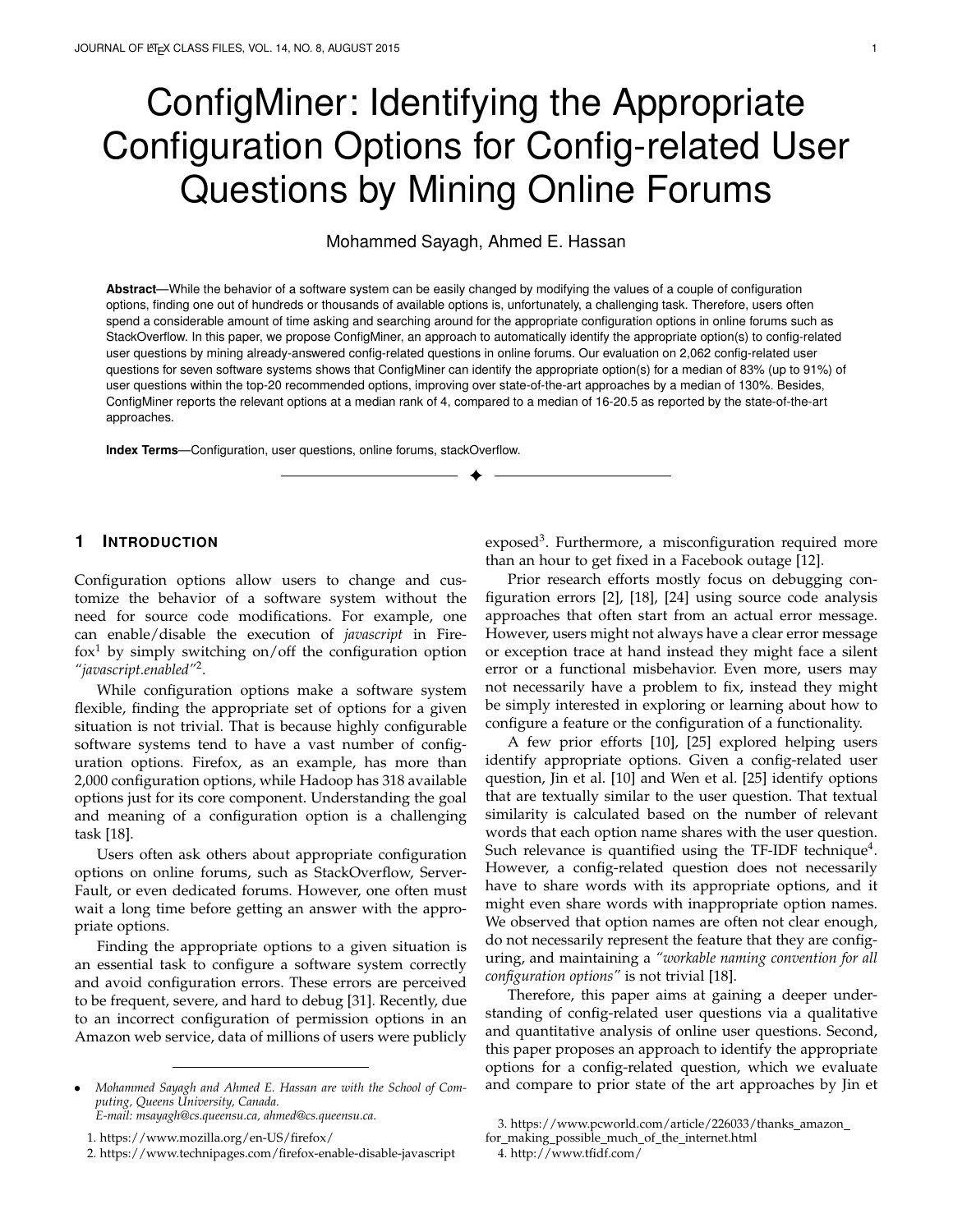

Fig. 1. An example of a StackOverflow question and its appropriate option.

question. While Jin et al. [10] considered a user question as the title of a question asked in an online forum, Wen et al. [25] considered a user question as the title and the body of a bug report. More details about their proposed approach are discussed in Section 5.

We believe that approaches which identify the appropriate options using their constituting words can face some limitations. As discussed earlier, an option might not necessarily share words with the user question, a question can contain words that are common with other unrelated options, and developers may not follow a clear naming convention such that option names expressively represent what they configure. For example, none of the words that constitute the appropriate option *"bidi.browser.ui"* exists in the user question of Figure 1.

Already-answered questions might have previously solved a question that is similar to the new config-related question. Therefore, we propose an approach that learns from already-answered questions to identify the appropriate options for a new config-related question. Section 4 details our approach that we evaluate and compare to PrefFinder and CoLUA, which are the baseline approaches by Jin et al. [10] and Wen et al. [25] in Section 6.

# **2.4 Duplicated Bug Reports and StackOverflow Questions**

Another related line of research focuses on detecting duplicated bug reports or StackOverflow questions. For example, Zhang et al. [34] proposed an approach that predicts if a new StackOverflow question is duplicated using a classification algorithm and different textual similarity algorithms (e.g., doc2vec, and topical similarity). Ahasanuzzaman et al. [1] extended Zhang et al.'s work by considering additional features for the classification algorithm. Fu and Menzies [7] found that a simple method (Word embedding using word2vec and SVM) can quickly achieve similar (and sometimes better) results compared to a more sophisticated approach (Word embedding and convolution neural network, which was proposed by Xu et al. [29]) for identifying the semantic link between two StackOverflow questions. Sun et al. [21] used the IDF part of the TF-IDF technique and a classification model to identify duplicate bug reports. Boisselle et al. [4] used TF-IDF to identify duplicate bug reports cross the bug repositories of related projects (e.g., Ubuntu and Debian).

Our paper is different from this line of work. Our goal is not to propose a novel approach that identifies duplicate or similar questions or bug reports. We instead evaluate if using already-answered questions can help identify the appropriate options for a new config-related question, while any of the previous textual similarity approaches can be plugged to our approach as discussed in Section 4.

# **3 UNDERSTANDING CONFIG-RELATED QUES-TIONS ON ONLINE FORUMS**

This section studies config-related questions on online forums, such that we can identify if there is a need for an automated approach to identify the approrpiate option for a config-related question then design an approach that identifies the appropriate options for a new config-related question. To achieve this goal, we conducted a qualitative and quantitative analysis to understand the types of configrelated questions that users ask on online forums, and the elapsed time before these questions receive an answer.

#### **3.1 Data Selection**

In this paper, we focus on seven software systems (listed in Table 1) and their respective config-related questions that are asked on StackOverflow, ServerFault, and Firefox forums. We focus on these systems since they are popular systems and have a large number of configuration options. We study questions on StackOverflow and ServerFault given their respective popularity among StackExchange forums<sup>5</sup>. We also study questions on the Firefox Forum as it is a wellstructured website that we can easily crawl. We used the following criteria to obtain config-related questions:

> **Criterion 1:** For StackOverflow and ServerFault, we selected questions whose tags refer to one of the studied software systems. For example, the question shown in Figure 1 is tagged with *"firefox"*.

> **Criterion 2:** We selected questions whose **accepted answer** contains a configuration option name, such that we can focus on questions that are addressed by configuration options (config-related questions). For Firefox Forum, we selected the **chosen answer**

5. https://stackexchange.com/sites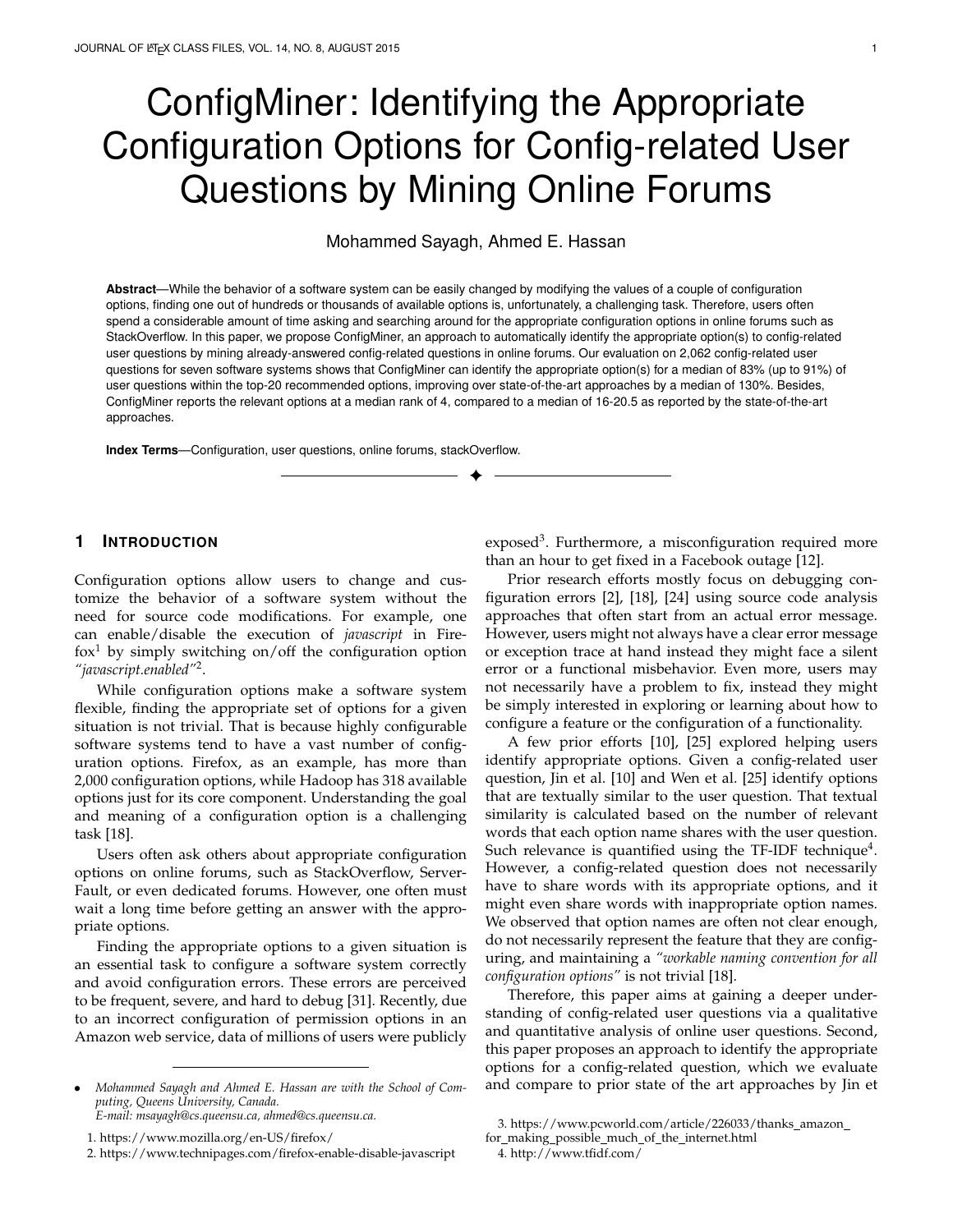TABLE 1 Evaluated Software Systems. SO and SF refers to StackOverflow and ServerFault respectively.

| Software            | Description                                                                          | Number  | Number of | Number    | Data Source                                  |
|---------------------|--------------------------------------------------------------------------------------|---------|-----------|-----------|----------------------------------------------|
| System $\downarrow$ |                                                                                      | οf      | Discussed | of        |                                              |
|                     |                                                                                      | Options | Options   | questions |                                              |
| Cassandra           | A NoSOL Database                                                                     | 162     | 64        | 246       | SO $(240)$ and SF $(6)$                      |
| Firefox             | A web browser                                                                        | 2,165   | 252       | 789       | Firefox Forum (627),<br>SO (160), and SF (2) |
| Hadoop              | The common core of Hadoop that supports var-<br>ious modules such as MapReduce       | 318     | 35        | 175       | SO (172) and SF (3)                          |
| <b>HDFS</b>         | A distributed file system                                                            | 426     | 54        | 143       | SO (141) and SF (2)                          |
| MapReduce           | A framework used to distribute the processing<br>of big data to multiple environment | 207     | 60        | 152       | SO (152) and SF (0)                          |
| Spark               | A distributed computing framework                                                    | 217     | 109       | 426       | SO (425) and SF (1)                          |
| Yarn                | A framework that schedules distributed jobs                                          | 397     | 41        | 131       | SO (131) and SF (0)                          |
| Total               |                                                                                      | 3,892   | 615       | 2,062     |                                              |

which is the equivalent to **accepted answer** in Stack-Exchange forums. For example, *"bidi.browser.ui"* is the appropriate option for the config-related question in Figure 1 as the accepted answer mentions that option. We used the accepted answers since they represent the best solution for a question<sup>6</sup>. Note that we obtained the list of all available option names from the official documentation of each of our studied software systems.

We obtained 2,519 questions that respect the previous criteria from the whole data set of StackOverflow, Server-Fault, and the 24,875 last questions in Firefox forum.

In addition to considering an option as appropriate to a question when that option is mentioned in the accepted answer, we also applied two additional criteria on the appropriate options for a question:

> **Criterion 3:** We ignore options that are mentioned inside a long snippet of code because the answerer can mention an option which does not specifically address the question. Thus, we ignore snippets with more than 20 lines of code. 82 questions are excluded due to this criterion. 6 accepted answers mention just a subset of the options in large code snippets.

> **Criterion 4:** We do not consider an option as appropriate when it is mentioned in the question as well as the accepted answer. That is because we observed cases where users have just typos in their configuration files and the accepted answer simply highlights that typo. In other cases, users already know their appropriate options but do not know how to change their values or the location of the configuration files. 357 config-related questions are excluded by this criterion, where 117 questions have some of the answers' options within the questions.

Our final data set contains 2,062 out of 2,519 questions with their respective appropriate option as shown in Table 1. Similar to Xu et al. [30], we observed that users do not discuss all the configuration options of a software system, although the number of discussed options is not negligible (between 35 of 252) as shown in Table 1.

### *3.1.1 Data Selection for the Qualitative Analysis*

Our qualitative study focuses on 298 config-related questions and their accepted answers. Initially, we selected a representative random and weighted (by the number of questions for each case study) sample of 324 from the 2,062 questions (confidence level = 95%; confidence interval =  $5\%)^7$ , from which we manually filtered out 26 questions that are not related to configuration, ending up with 298 config-related questions. The accepted answers of those 26 questions do mention an option, but it is not appropriate to the question. That said that our data selection approach has an accuracy of 92% 5% (298/324) for automatically identifying config-related questions. Section 3.2 provides and discusses the results of this manual analysis.

## *3.1.2 Data Selection for the Quantitative Analysis*

The goal of our quantitative analysis is to measure the elapsed time to receive the appropriate option(s) to a configrelated question with the goal to evaluate whether receiving an answer from an online forum is time-consuming and whether the types of config-related questions (identified in the qualitative study) are as time-consuming as each other and require similar attention. Concretely, we measure the time between the creation date of the question and the creation date of its accepted answer. Our analysis considers the 2,062 questions as well as the 298 manually studied questions.

We also compare if there are any differences between the elapsed time to receive the accepted answer cross the 7 different case studies, StackExchange forums, and types of config-related questions using the Wilcoxon test. It is a nonparametric statistical test that compares whether the distributions of two groups are statistically different. A small p-value (lower than ) in this context indicates that the probability that the two distributions are similar is low. Hence, if the p-value is lower than , we conclude that the two distributions are statistically different [19].

<sup>6.</sup> https://stackoverflow.com/help/someone-answers

<sup>7.</sup> Confidence level and confidence interval indicate how confident one can be about the statistical results that he obtained from a sample. In a simple way, if we repeat the same experiment on 95% (Confidence level) of the possible samples, we obtain the same statistical results with a margin-error of  $\pm 5\%$  (Confidence interval) [19].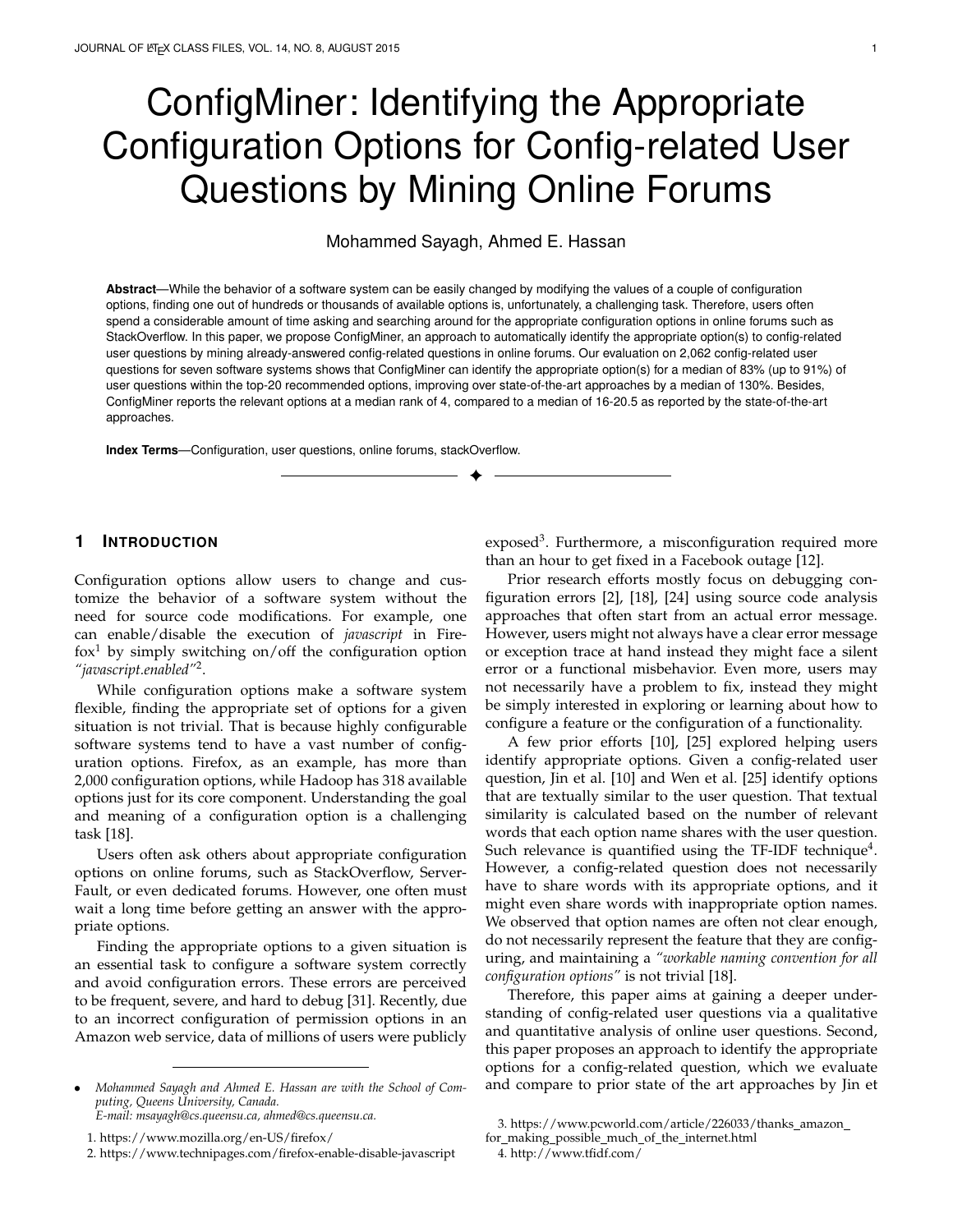

**Body**: *When I use Fierfox I have noticed when I'm using my mouse to scroll the page I'm on the page tends to stick or not move for a moment. I just tried IE and no problem there. I was even on the same page and Firefox still trends to hang up. Anyone can help me out?*

*Note that the website is mad with classic asp.*

Fig. 2. An example of an error without any explicit message.



Fig. 3. The distribution of the types of config-related questions.

## **3.2 Types of Config-related Questions**

**Users ask different types of config-related questions that are not necessarily addressable by state of the art techniques that use source code analysis techniques**. We observe from our qualitative analysis on 298 config-related questions that the most common category (69%) of questions are errors, which we further classified into two subcategories. As shown in Figure 3, the largest (36%) type of errors are those for which the asker have an explicit error messages, warnings, or exception traces. The second largest category (25%) are errors for which the asker did not have any explicit error message, warning, or exception trace. 87% of this last type of config-related questions are related to functional misbehavior and 13% are related to performance degradation. Figure 2 shows a concrete example of a Firefox misbehavior question, which did not have any particular error message. Note that we were not able to classify 23 (8%) errors in these two categories from their textual descriptions.

We found a significant number of config-related questions (31%) that are not problems, but simply inquiries about how to configure a functionality, or enable/disable a feature. Figure 4 shows a concrete example in which the asker inquiries about how to disable the drop-down menu in the address bar of Firefox.

# **3.3 Elapsed Time for the Accepted Answer for a Config-related Question**

**Config-related questions receive their accepted answer in 4.75 hours (median)** based on our analysis to our 2,062 config-related questions. This median ranges from 2.96 to 17 hours for Firefox and Yarn questions. Besides, we did not observe any statistically significant differences between the elapsed time to get the appropriate option through all the 7 case studies (Wilcoxon test;  $p$ -value  $> 0.019$ ; = 0.01). However, one might receive a faster answer via Firefox forum compared to StackOverflow (2.67 and 9.17 hours respectively). Note that this last difference is statistically significant (Wilcoxon test;  $p$ -value = 4.824e-05; = 0.01).

**Prior research efforts studied configuration errors with an explicit message, while the two other types of config-** **Title**: How to completely disable the drop-down menu in the address bar?

**Body**: I'd like Mozilla to not show me anything when I use the address bar, other than what I type into it*.*

Fig. 4. An example of *"how-to-do"* config-related question.



Fig. 5. The differences between ConfigMiner and the baseline approaches (PrefFinder and CoLUA).

**related questions are also as common and as timeconsuming as that first type of config-related questions.** Our investigation on the 298 manually studied questions shows that all three types of config-related questions require similar elapsed time to receive their accepted answer (Wilcoxon test, *p-value*  $> 0.5$ ; = 0.01). Surprisingly, we did not find any statistically significant difference between the time required to identify the appropriate option for errors with an explicit message and errors without an explicit message (Wilcoxon test, *p-value = 0.5; = 0.01*), although one would intuitively expect that an explicit message would help users find the appropriate option faster. We also observe that errors with an explicit message are as timeconsuming as *how-to-do* type of questions (Wilcoxon test, *p-value = 0.6; = 0.01*). That suggest that even if one might receive an accurate answer in an online forum, it is still timeconsuming for the three types of config-related questions.

There are three types of config-related questions, two (errors with explicit message and how-to-do questions) of which might not be addressed by a source code analysis approach. These two categories are common and require similar amount of time to be correctly answered compared to errors with explicit message.

# **4 OUR APPROACH FOR IDENTIFYING THE APPRO-PRIATE OPTIONS TO A CONFIG-RELATED QUESTION**

We propose an approach that learns from already-answered config-related questions to identify the appropriate options for a new config-related question. We refer to our approach as ConfigMiner, which we discuss in this section first before presenting our baseline approaches in the next Section.

## **4.1 ConfigMiner**

ConfigMiner follows three main steps to recommend the appropriate options for a config-related question, as shown in Figure 5. ConfigMiner textually compares **a new configrelated question (the input)**, which consists of a title and a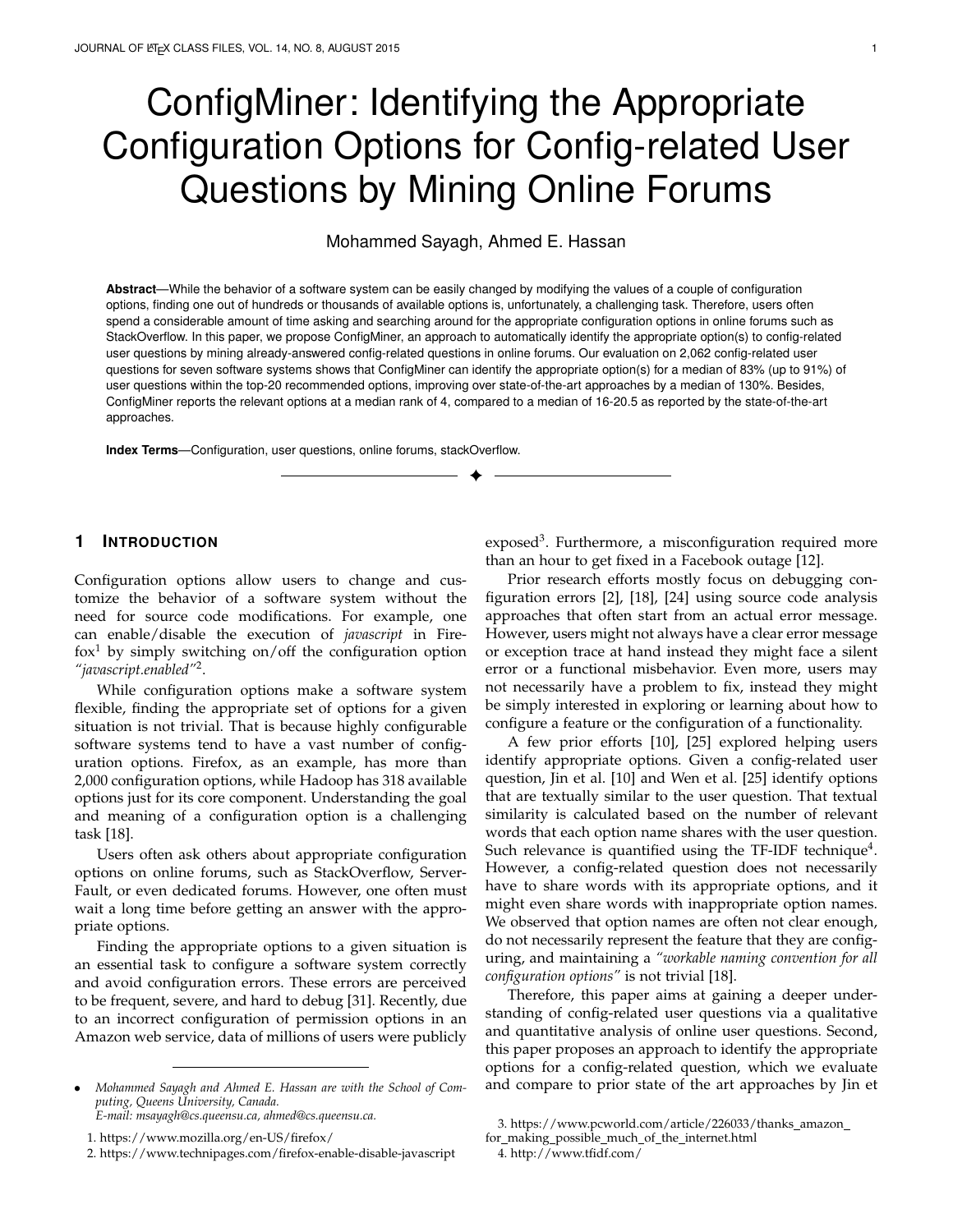#### **New config-related question:**

**Title**: *How do I suppress the pop up notification "Firefox is full screen"?* Body: I know it is full screen, I want it full screen, I know how to exit full screen, I simply *don't want a reminder to constantly flash up each time I access a control near the top of the screen. Actually website support has told me it is a common complaint they have been asked multiple times, and requested I share any solution I find. […]*

| Question 1:                                                                                                                                                                                                                                    | A set of three already-answered<br>questions with their respective<br>appropriate options.                                                                                                                                       |  |  |  |  |
|------------------------------------------------------------------------------------------------------------------------------------------------------------------------------------------------------------------------------------------------|----------------------------------------------------------------------------------------------------------------------------------------------------------------------------------------------------------------------------------|--|--|--|--|
| Title: how do i turn off the request to<br>confirm navigation away from this page                                                                                                                                                              |                                                                                                                                                                                                                                  |  |  |  |  |
| <b>Body:</b> How does one disable the<br>annoying confirm navigation request?                                                                                                                                                                  | <b>Question 3:</b>                                                                                                                                                                                                               |  |  |  |  |
| Options: dom.disable beforeunload                                                                                                                                                                                                              | Title: Kaspersky is the Very Best<br>Security on the Internet, and You Will                                                                                                                                                      |  |  |  |  |
| Question 2:                                                                                                                                                                                                                                    | Not let me use it on Firefox ??                                                                                                                                                                                                  |  |  |  |  |
| Title: how does one disable the full screen<br>message in firefox v56.0.1<br>Body: When entering full screen mode,<br>one is prompted with a message alerting<br>that you have entered full screen mode.<br>How does one disable this message. | Body: Kaspersky is the Very Best<br>Security you can get!!<br>Norton<br>(Symantec) and Checkpoint<br>(ZoneAlarm) are junk - They both load<br>down your HDD with cache files<br>forever, and Do Not let you delete<br>them! $[]$ |  |  |  |  |
| <b>Options:</b> full-screen-api.warning.delay<br>and full-screen-api.warning.timeout                                                                                                                                                           | Options: xpinstall.signatures.required                                                                                                                                                                                           |  |  |  |  |

Fig. 6. Example of a new question and a sample of three alreadyanswered questions with their respective appropriate options (solution). In this example, the most similar question to the new question is Question 2. Therefore, we first recommend its appropriate options (*"fullscreen-api.warning.delay"* and *"full-screen-api.warning.timeout"*).

body, to a set of already-answered config-related questions. It sorts these questions based on their textual similarities to the new question. Finally, **it outputs a set of appropriate option(s)** to the new question. The list of options respects the same order of their respective questions.

Figure 6 shows an example of a new question and a sample of already-answered config-related questions with their respective solutions (i.e., appropriate options). The question and each of the three questions is represented by a title and the body of the question. Furthermore, each of these three questions is associated with its appropriate option(s). For example, the *"dom.disable beforeunload"* option is appropriate to Question 1.

For the same example and based on a textual similarity between that new config-related question and each of the already-answered config-related questions, ConfigMiner finds that Question 2 is the most similar to the new question. Indeed, they are both about how to disable the full-screen warning message. Therefore, the two options of Question 2 are recommended to address the new question.

**A.1. Data Collection:** We collected the config-related questions by following the same approach and the four criteria that we discussed in Section 3.

**A.2. Textual Similarity:** ConfigMiner uses natural language processing (NLP) techniques to calculate the textual similarity between a new config-related question and the already-answered config-related questions (note that ConfigMiner considers both the title and body of a configrelated question). While one can calculate textual similarity using different techniques, we opted for using the TF-IDF technique to calculate the textual similarity in this paper for two main reasons. (1) As noted by Fu and Menzies [7] and Liu et al. [14], one should evaluate simple techniques first, since they can report the same (and sometimes better) results compared to more sophisticated techniques. In fact, we evaluated as two additional textual state-of-theart embedding techniques (the doc2vec [13] and the universal sentence encoder techniques [5]) and TF-IDF outperformed both of these techniques. (2) In addition, using TF-IDF to measure the similarity enables us to perform a more systematic comparison of our approaches performance relative to our baseline approaches (which both use TF-IDF). Hence, we are able to evaluate one variance (using the already-answered questions versus the configuration options names), as shown in Figure 5. Finally, we note that one can plugin any existing or new textual similarity techniques to our approach.

**a. Preprocessing Data:** Our first preprocessing step consists of removing stop-words such as *"and"*, *"I"*, or *"does"* as well as large source code snippets (at least 20 lines of code).

After removing stop-words, we stemmed all the tokens such that TF-IDF does not consider similar words as different tokens. As a word can be used in different forms, we stemmed all the tokens of our conversations. For example, *"disabled"*, *"disables"*, and *"disabling"* refer to the same word, which is *"disable"*. Therefore, the stemming transforms all the previous four words to a single token that is *"disabl"*.

**b. Embedding:** TF-IDF first transforms a document to a set of words, each of which has a weight that depends on its frequency in the whole corpus of documents, such that frequent words have less importance compared to particular words to a given conversation. For example, a token like *"browser"* is not appropriate to a specific conversation in Firefox questions as it might appear in a large number of questions, while a token like *"Kaspersky"* can be more specific to a particular Firefox question. Thus, TF-IDF gives a high weight to *"Kaspersky"* and a low weight to *"browser"* using the following equation:

$$
idf_{term} = log(\frac{N}{df_{term}}) + 1
$$
 (1)

where *N* refers to the number of documents (forum questions) and *df*term (i.e., *document frequency*) to the number of questions that contain *"term"*.

Furthermore, for a given document TF-IDF gives more weight to a term that is mentioned multiple times and less weight to infrequent terms in a given document *"d"* following this equation:

$$
tidf_{term;d} = tf_{term;d} \quad idf_{term} \tag{2}
$$

Finally, TF-IDF normalizes the weight of a token based on the length of a document using this equation:

$$
weight_{term;d} = \frac{tfidf_{term;d}}{\sqrt{\sum tfidf_{term;d}^2}} \tag{3}
$$

Thereby, each document (i.e., question) is embedded into a numerical vector that represents its tokens with their respective weights.

**c. Calculating the Similarities:** Finally, the similarity score between a config-related question and each of the already-answered questions is the cosine similarity between their two respective vectors, which is defined as:

$$
similarity(d1; d2) = \frac{d1 \, d2}{j/d1 \, j \, j \, j d2 \, j}
$$
 (4)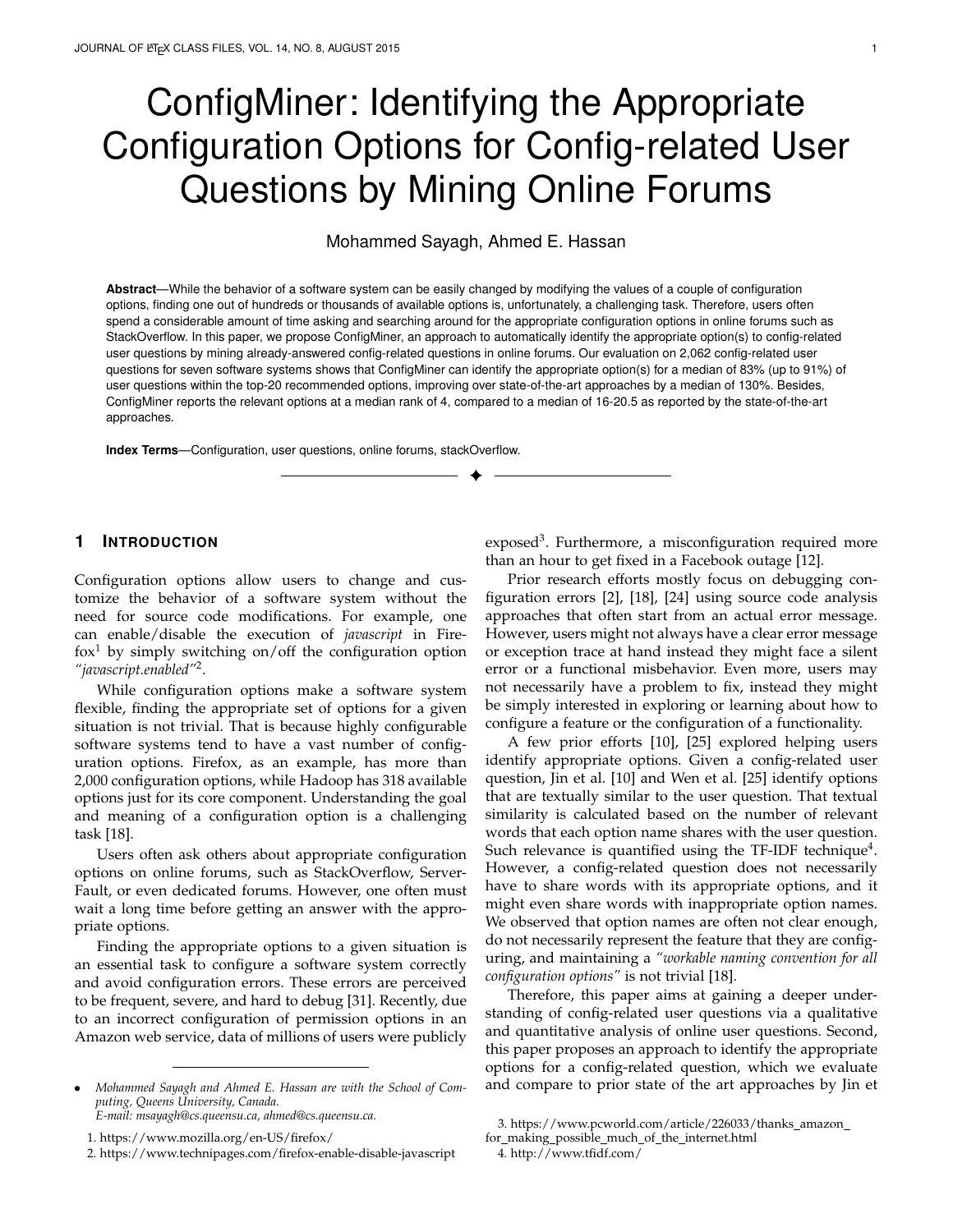## **5 THE BASELINE APPROACHES**

We consider PrefFinder [10] and CoLUA [25] as well as a Google based search as baseline approaches.

# **5.1 PrefFinder and CoLUA**

While ConfigMiner compares a question to alreadyanswered config-related questions, **PrefFinder [10] and CoLUA [25] compare the textual similarity between a question and each of the existing configuration option names**, as shown in Figure 5. The baseline approaches do not consider the already-answered questions. They consider that the more an option name is similar to the question, the more appropriate that option is to that question. In other words, a TF-IDF document for the baseline approaches is an option name, while our TF-IDF document is a question or an already-answered question for ConfigMiner.

Apart, the baseline approaches follow the same TF-IDF technique that we described before with some additional data preprocessing and using a different similarity equation, which we detail in the remaining of this subsection.

While PrefFinder considers just the title of questions, CoLUA considers the title as well as the body.

**a. Prepocessing Data:** While our approach compares the similarity between a question and already-answered questions, the baseline approaches compare the question and each of the existing option names. That said, an option name should be represented by a vector based on the constituting words of that configuration option name.

A typical option name is a set of attached words (1) separated by a delimiter such as  $dot(.)$ , dash $(-)$ , or underscore $(.)$ , (2) follows a camel case, or (3) attached without any explicit separator. While a simple split algorithm can easily split the first two patterns, the third one is not straightforward. For example, *"browser.warnOnQuit"* can be easily split to *"browser warn On Quit"* considering the delimiter (dot) and the camel case. However, the token *"beforeunload"* in the configuration option name *"dom.disable beforeunload"* is difficult to split to *"before unload"*.

To address such cases, Jin et al. [10] adopted the *"backward greedy algorithm"*, which shows accurate splitting results [9]. We refer to the work of Jin et al. [9] for more details about the algorithm and its evaluation.

Similarly to our approach, we also performed stopwords removal, large snippets of code removal, and stemming of option tokens as well for the question.

**b. Embedding:** The baseline approaches use the same embedding approach that ConfigMiner uses, however on option names and their tokens (that are obtained from the prepossessing step) and not on the config-related question as our approach does.

**c. Calculating the Similarities:** Jin et al. [10] and Wen et al. [25] compare a question to configuration option names based on this equation:

$$
sim(q; o) = \sum weight_{t_i; o} occ(t_i; q)
$$
 (5)

where *occ* refers to the number of occurrences of a term in the input question.

Wen et al. [25] considers the title and the body of a bug report (config-related question) so they can maximize the chances of finding the appropriate option, while Jin et al. [10] used just a config-related questions title and extended it with the synonyms of each word of that title by using WordNet [15]. Besides, Jin et al. [10] scale down the impact of these synonyms by slightly changing the previous equation as follow:

$$
sim(q; o) = \sum scale \ weight_{t_i; o} \ occ(t_i; q) \qquad (6)
$$

where *scale = 1* for the original words of the question and *scale = 0.4* for synonyms of these words. Jin et al. [10] have explored different values for that scale and found that scale of 0.4 reports the best results.

Finally, we sort options based on the textual similarity between each of these options' names and the question.

#### **5.2 Google Based Search**

In addition to the previous two baseline approaches, we also compare ConfigMiner to a basic Google search. We simulate a user asking his question by writing a couple of keywords on Google. We use for each of the 2,046 config-related questions the following keywords for Google searches:

> The title of each question. The first 15 non-stop and unique keywords. The first 32 non-stop and unique keywords. Note that we cannot use the whole question since Google search has a limit of 32 keywords.

We limit our search results to StackOverflow for each of our seven case studies, while we use StackOverflow and Firefox forum websites for Firefox config-related questions. We select the top 20 search results that do not point to the question itself.

Once the StackOverflow and Firefox forum links are obtained, we crawl Firefox pages and extract StackOverflow questions. Then, we associate to each obtained question its appropriate options using the same approach of Section 3.1. Note that the rank of an option corresponds to the rank at which Google reports the link to the StackOverflow (or Firefox forum) thread whose accepted answer mentions that option. For example, an option has a rank of 3 if Google reports its associated StackOverflow or Firefox forum link at rank 3.

#### **6 EMPIRICAL EVALUATION**

We evaluate ConfigMiner on the 2,062 config-related questions (**Dataset 1**) that are shown in Table 1. For our evaluation, we used the preprocessed title of a question and its words synonyms for PrefFinder while we use the preprocessed title and body of questions for CoLUA and ConfigMiner. In addition, we evaluate ConfigMiner and the baseline approaches on the 275 config-related questions (**Dataset 2**) that we were able to manually classify into one of three types of questions (Section 3.2). We structured our evaluation using the following research questions:

*RQ1* How accurate is ConfigMiner compared to the baseline approaches on identifying at least one appropriate option?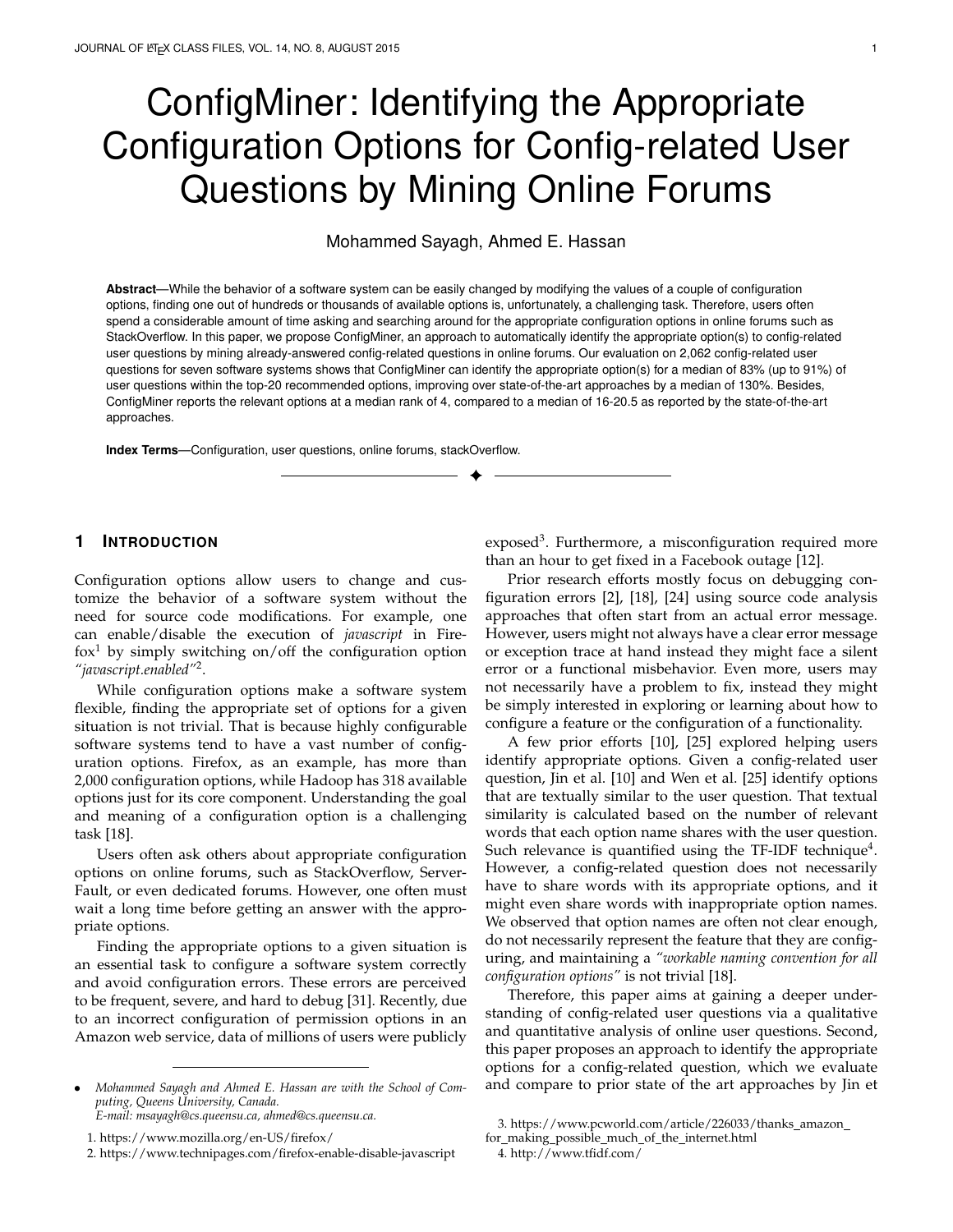- *RQ2* How much does ConfigMiner's accuracy vary across the three types of config-related questions?
- *RQ3* How much time is ConfigMiner likely to save?

# **6.1 Results:**

*RQ1* How accurate is ConfigMiner compared to the baseline approaches on identifying at least one appropriate option?

**Motivation:** We aim to evaluate the effectiveness of ConfigMiner in identifying at least one appropriate compared to our baseline approaches.

**Approach:** Our evaluation consists of identifying how many questions (in Dataset 1) for which ConfigMiner is able to identify the appropriate options. Since our approach assumes the existence of a database of already-answered config-related questions, we treat, in our evaluation, each of the already-answered config-related questions of a case study as a new question and calculates its similarity to the rest of the questions using the ConfigMiner approach. For example, for each of the 789 Firefox questions, our approach calculates its similarity to each of the remaining 788 questions to recommend their respective solutions. Concretely, we evaluate our approach using the following metrics:

**- Accuracy at 1, 5, 10, and 20:** We first calculate the percentage of questions for which ConfigMiner and the baseline approaches identify at least one appropriate option within the top 5 identified options (i.e, accuracy at 5). For example, ConfigMiner can have an accuracy at 5 of 80% if it is able to identify one appropriate option for 80% of the config-related questions within the top-5 identified options. We similarly obtain the accuracy at 1, 10, and 20.

*- Bootstrap sampling:* We calculate the accuracy at 1, 5, 10, and 20 on 2,000 different bootstrap samples to mitigate the errors within the 2,062 config-related questions and to produce statistically robust conclusions similar to prior work [20], [22], since bootstrap resampling produces more accurate estimates [23]. The errors within our dataset consist of questions that are not related to configuration but that were accidentally selected using the approach of Section 3. To mitigate this problem, we calculate the accuracy of ConfigMiner and the baseline approaches using 2,000 bootstrap samples. We use the following steps:

> We select a bootstrap sample whose size is equal to the number of questions of a given case study (e.g., a bootstrap sample of 789 Firefox questions).

> We calculate the accuracy at 1, 5, 10, and 20 of that obtained sample using Google search, PrefFinder, CoLUA, and ConfigMiner.

> We repeat the same process 2,000 times to obtain at the end an accuracy distribution, for which we report the median of the accuracies obtained.

We measure the overall improvement of our approach over the baseline approaches using the following equation:

**- Rank at which the appropriate options are reported:** While the previous accuracy measure evaluates the number

of questions for which we are able to identify the appropriate option within the top 1, 5, 10, and 20 identified options, we also evaluate the ranks at which these appropriate options are reported. If an already-answered question has more than one appropriate option, ConfigMiner reports all of them in a random order. Note that we do not report the rank at which the Google approach identifies an option since our search is limited to just the top 20 websites.

To mitigate the risk of errors on config-related questions, we also followed a bootstrap approach to calculate the ranks. Mainly, we use the following steps:

> We select a bootstrap sample whose size is equal to the number of a case study questions.

> We calculate the statistically significant difference between the ranks that ConfigMiner, PrefFinder, and CoLUA found (using Wilcoxon test). We also calculate the median rank obtained by each of the three approaches.

We repeat the same process 2,000 times.

We see if our findings are consistent by counting how often the differences between the rank that are reported by the three approaches were significant.

**Results: ConfigMiner outperforms prior approaches by a median of 130% (for the accuracy at 20) for identifying at least one appropriate option for a config-related question**. As shown in Table 2, ConfigMiner outperforms the baseline approaches on the evaluated accuracy at 1, 5, 10, and 20. Furthermore, ConfigMiner is statistically more accurate compared to the baseline approaches on all the config-related questions of the 7 case studies (Wilcoxon test; p-values  $< 2.2e-16$ ; = 0.01). Note that we calculated the statistically significant differences between the accuracy distribution that we obtained using bootstrap samples.

**ConfigMiner significantly improves the rank at which the appropriate options are reported for the questions that are related to five and six out of seven software systems compared to PrefFinder and CoLUA respectively.** While we did not find any case study for which one of the two baseline approaches outperforms ConfigMiner, we were not able to improve the rank for Cassandra and MapReduce, as shown in Table 3, although ConfigMiner is still more accurate compared to both baselines on these case studies.

ConfigMiner reports the appropriate options at a median rank of 4, compared to a median rank of 17 and 20 that are reported by PrefFinder and CoLUA. As shown in Table 4, our approach improves the median rank from 16 to 4 and from 111.5 and 75 to just 5 for Yarn questions compared to CoLUA and PrefFinder respectively.

ConfigMiner is more accurate compared to the baseline approaches and reports options at a lower median rank of just 4.

**RQ2** How much does ConfigMiner's accuracy vary across the three types of config-related questions?

**Motivation:** The goal of this research question is to evaluate if the accuracy of ConfigMiner is consistent through the three types of config-related questions.

**Approach:** We evaluate the effectiveness of ConfigMiner and the baseline approaches on the 275 config-related questions (Dataset 2) that we manually classified as one of three

The median accuracy of ConfigMiner The median accuracy of the best performing baseline approach 1 (7)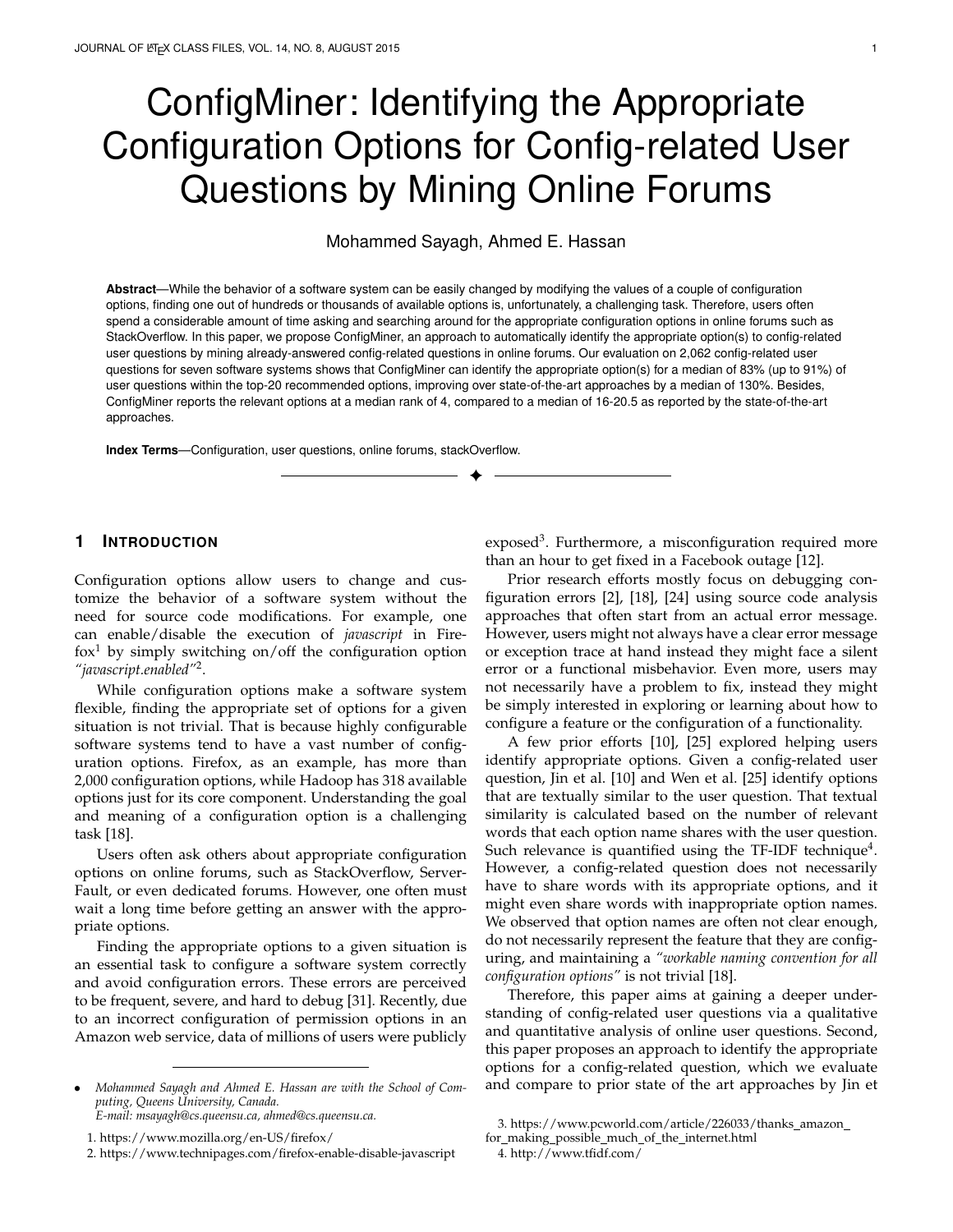TABLE<sub>2</sub>

The Accuracy of ConfigMiner Compared to the Baseline Approaches. Note that we report just on the best Google search strategy.

|             |        |       | Accuracy at 1 |         |        |       | Accuracy at 5 |           | Accuracy at 10 |       |        | Accuracy at 20 |        |       |        |           |
|-------------|--------|-------|---------------|---------|--------|-------|---------------|-----------|----------------|-------|--------|----------------|--------|-------|--------|-----------|
|             | Pref-  | CoLUA | Google        | Config- | Pref-  | CoLUA | Google        | $Config-$ | Pref-          | CoLUA | Google | Config-        | Pref-  | CoLUA | Google | $Config-$ |
|             | Finder |       |               | Miner   | Finder |       |               | Miner     | Finder         |       |        | Miner          | Finder |       |        | Miner     |
| Firefox     | $4\%$  | 5%    | 6%            | 35%     | 10%    | 12%   | 16%           | 59%       | 14%            | 16%   | 19%    | 69%            | 18%    | 22%   | 23%    | 76%       |
| <b>HDFS</b> | 6%     | 12%   | $1\%$         | 28%     | 15%    | 25%   | 6%            | 61%       | 18%            | 32%   | 8%     | 73%            | 22%    | 40%   | 14%    | 79%       |
| Yarn        | $4\%$  | 5%    | 8%            | 20%     | 10%    | 18%   | 15%           | 58%       | 13%            | 24%   | 20%    | 73%            | 18%    | 36%   | 28%    | 85%       |
| Hadoop      | $1\%$  | $2\%$ | $1\%$         | 34%     | 6%     | 10%   | 7%            | 85%       | 7%             | 14%   | $11\%$ | 89%            | 9%     | 19%   | 16%    | 91%       |
| Spark       | 9%     | 14%   | 3%            | 20%     | 23%    | 36%   | 12%           | 57%       | 33%            | 49%   | 17%    | 72%            | 46%    | 63%   | 23%    | 83%       |
| MapReduce   | 11%    | 16%   | 3%            | 22%     | 23%    | 32%   | 7%            | 53%       | 30%            | 44%   | 9%     | 68%            | 33%    | 54%   | 16%    | 80%       |
| Cassandra   | $4\%$  | 8%    | $4\%$         | 32%     | 12%    | 18%   | 12%           | 66%       | 13%            | 25%   | 15%    | 76%            | 14%    | 32%   | 19%    | 88%       |
| Median      | $4\%$  | 8%    | 3%            | 28%     | 12%    | 18%   | 15%           | 59%       | 14%            | 25%   | 15%    | 73%            | 18%    | 36%   | 19%    | 83%       |

TABLE 3 The percentage of bootstrap samples that shows a statistically significant differences (using Wilcoxon test) between ConfigMiner and each of the two baseline approaches. Note that we did not observe in any of the 14,000 samples that one of the baseline approaches outperforms ConfigMiner's ranking results.

|             | ConfigMiner<br>vs PrefFinder | ConfigMiner<br>vs CoLUA |  |  |
|-------------|------------------------------|-------------------------|--|--|
| Cassandra   | 0.8%                         | 49%                     |  |  |
| Firefox     | 100%                         | 100%                    |  |  |
| Hadoop      | 100%                         | 100%                    |  |  |
| <b>HDFS</b> | 96%                          | 100%                    |  |  |
| MapReduce   | 47%                          | 100%                    |  |  |
| Spark       | 100%                         | 100%                    |  |  |
| Yarn        | 100%                         | 100%                    |  |  |

TABLE 4 Median rank at which appropriate options are reported.

|             | PrefFinder | CoLUA | ConfigMiner |
|-------------|------------|-------|-------------|
| Cassandra   | 3          | 6     |             |
| Firefox     | 16         | 24    | 3           |
| Hadoop      | 29         | 41    |             |
| <b>HDFS</b> | 8.5        | 20.5  |             |
| MapReduce   |            | 12    | 5           |
| Spark       | 22         | 15    |             |
| Yarn        | 111.5      | 75    | 5           |
| Median      | 16         | 20.5  |             |

types of config-related questions: questions about how to fix an error with an explicit error message, questions on how to fix errors without any explicit message, and how-to-do type of questions. Similarly to RQ1, we evaluate ConfigMiner, PrefFinder, CoLUA, and a Google based search using the 4 types of accuracy: Accuracy at 1, 5, 10, and 20.

**Results: ConfigMiner outperfrorms the baseline approaches on identifying the appropriate options for all of the three types of config-related questions.** We found that ConfigMiner outperforms the baseline approaches to find the appropriate options for questions that ask about how to fix an error with an explicit message, an error without explicit message, and how-to-do type of questions (as shown in Table 1, Table 2, and Table 3 in the Appendix). That improvement ranges between 64% and 228% for the accuracy at 20 and compared to CoLUA, whose results outperform PrefFinder and Google search's accuracy at 20. Cassandra 1988<br>
Threfox 100% 1998<br>
Hotop 100% 1998<br>
Hotop 100% 100% 100% Fig.<br>
Spark<br>
Spark<br>
Spark<br>
Spark<br>
To Spark<br>
To Spark<br>
To Spark<br>
To Spark<br>
To Spark<br>
To Spark<br>
Median rank at which appropriate options are reported.<br>

**The rank at which the appropriate options are reported is consistent across the three types of config-related ques-**

Type: ⇒ How-to-do ⇒ No explicit message ⇒ With explicit error message



Fig. 7. Rank (In log scale) at which ConfigMiner reports the appropriate options for each of the 3 categories of questions.

statistically significant differences between the three types of config-related questions related to each of the 7 case studies.



**RQ3** How much time is ConfigMiner likely to save?

**Motivation:** The goal of this research question is to evaluate the amount of time that is required by users on each identified configuration option by ConfigMiner until finding the appropriate one, such that ConfigMiner still outperforms asking the question in an online forum.

**Approach:** We used the "break even (BE)" metric that was proposed by Jin et al. [10]. It consists of measuring how much time does a user need to spend on investigating on each reported option (e.g., finding the possible values or understanding the descriptions) before finding the appropriate option. BE is defined as:

$$
BE = \frac{\text{Time to receive the accepted answer}}{\text{Rank of the appropriate option}} \tag{8}
$$

Similarly to RQ1, we calculate the BE over bootstrap samples to mitigate the risk of errors on our dataset of questions. Concretely, we follow these steps:

> We select a bootstrap sample similarly to RQ1. We calculate the BE metric for each question in the sample, and we select the median BE. We repeat the same process 2,000 times. Then, we report on the median of the whole samples.

To better understand the efforts required to type a whole question, we measure the textual length of our evaluated questions and their association with the rank at which ConfigMiner reports the appropriate option. Note that we use Dataset 1 questions in this research question.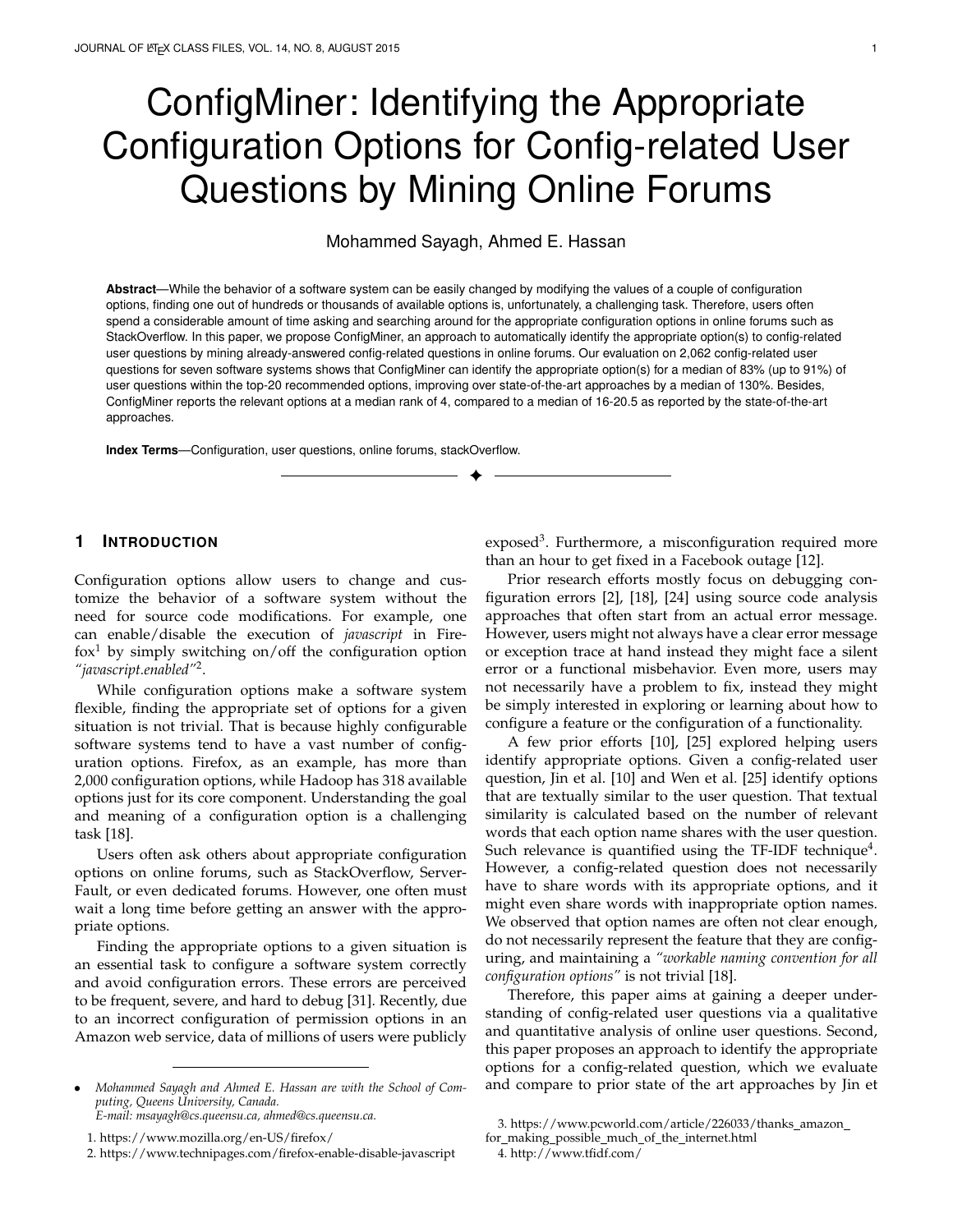TABLE 5

The break even metric for questions for which the appropriate option is reported at each of the following rank range. For example, if a user spend 95 minutes on each option before finding the appropriate option (which is reported at a rank between 2 and 5), our approach is still better than asking the question online.

|             | Any rank | $[1,1]$ | [2,5] | [6, 10] | [11,20] |
|-------------|----------|---------|-------|---------|---------|
| Cassandra   | 119      | 317     | 95    | 35      | 28      |
| Firefox     | 52       | 115     | 86    | 20      | 31      |
| Hadoop      | 172      | 250     | 159   | 10      | 44      |
| <b>HDFS</b> | 131      | 235     | 137   | 53      | 194     |
| MapReduce   | 109      | 180     | 213   | 26      | 91      |
| Spark       | 69       | 307     | 93    | 49      | 31      |
| Yarn        | 149      | 833     | 396   | 84      | 97      |
| Median      | 119      | 250     | 137   | 35      |         |

**Results: Even if a user spend a median of 119 minutes on each reported option by ConfigMiner, our approach can be still valuable**, as shown in Table 5. For example, if a user spend a median of 35 minutes on each option until finding the appropriate option that is reported at a rank that ranges between 6 and 10, our approach can still outperform asking the question in an online forum. Note that our analysis does not consider options that ConfigMiner is not able to report at any rank (7%). In addition, our analysis considers just the delay required to receive the accepted answer in an online forum, while users still need to spend further efforts on that accepted answer, such as understanding the answer or testing the suggested options.

**Finally, there is no correlation (Spearman correlation of 0.02) between the length of a config-related question and the rank at which the appropriate option is reported by ConfigMiner.** Our evaluated config-related questions have a median of 85 words (the source code snippets are not considered), out of which 41 are just stop-words. We also observe that ConfigMiner reports the appropriate option with a median rank of 2 for config-related questions that are less than 20 non-stop words. Therefore, we believe that typing a median of 44 non-stop words is more practical than waiting for an answer in StackOverflow for a median of 4.75 hours (as discussed in Section 3.3).

While the goal of our paper is to show that using the already-answered questions is more accurate than textually comparing a question to option names, future work should investigate how to improve the usability of ConfigMiner (e.g., how to leverage the already-answered config-related questions to provide a richer context to the suggested option). In addition, the documentation of a suggested option can be shown to help users better understand the suggested options, as proposed by Jin et al. [10].

Even if a user spend a median of 119 minutes on each option until finding the appropriate option, Config-Miner is still better than asking a question in an online forum and waiting for the answer.

# **7 DISCUSSION**

**While ConfigMiner is not able to identify the appropriate options for 7% of the config-related questions, the baseline**

| A config-related question that is not resolved by the baseline |
|----------------------------------------------------------------|
| approaches:                                                    |
| Title: No 4K resulution on youtube                             |
| Body: Some videos on youtube don't show the 4k resolution      |
| option under firefox and the only go up to 1080P but on chrome |
| they show all the resolutions:                                 |
| example video https://youtu.be/WU-NrfB8Kd4                     |
| I have flash installed as well                                 |
| The appropriate option: media.mediasource.webm.enabled         |

Fig. 8. A real example of a user-question that was not resolved by the baseline approaches.

**approaches missed a median of 67% and 29% of the config-related questions.** ConfigMiner is not able to identify options if they were never previously appropriate for any already-answered question, the number of such questions that ConfigMiner cannot address is 7% from the 17% of config-related questions for which ConfigMiner is not able to identify the appropriate option within the top-20. The accuracy of our approach might be improved by expanding our data set of config-related questions using other data sources (e.g., mailing lists or other forums).

The baseline approaches cannot find an appropriate option for a config-related question if they do not share any word with the question's title and body. The appropriate options for 67% and 29% config-related questions are not reported at any rank (even higher than 20) by PrefFinder and CoLUA respectively. The titles of the 67% config-related questions as well as their synonyms do not share any words with their appropriate options. Similarly, the title and body of the 29% config-related questions that are missed by CoLUA do not share any word with their appropriate options. Thus, the similarity between each of these missed config-related questions and their appropriate options is equal to zero. Figure 8 shows a concrete example of a configrelated question that is missed by both baseline approaches, as neither the title nor the body share any word with the appropriate option *"media.mediasource.webm.enabled"*, while ConfigMiner identifies that option at the first rank.

The baseline approaches are not accurate on the configrelated questions for which ConfigMiner did not find the appropriate options. For the 7% of config-related questions for which ConfigMiner is not able to identify the appropriate options, PrefFinder and CoLUA show an accuracy at 20 of just 28% and 42%.

Therefore, we believe that a direct combination of our approach and the baseline approaches might not be able to improve the accuracy of identifying the appropriate options. While extending our database of already-answered questions might improve the accuracy of our approach, the baseline approaches might be more appropriate for questions related to a new software system. While the most straightforward way to enrich that database is to use online forums, we can still leverage other sources such as bug reports, mailing lists, or relying on users feedback on ConfigMiner suggestions. Furthermore, even with few occurrences of an option in our database we are still able to identify the appropriate option since we observe a weak Spearman correlation (-0.23) between the popularity of an option (the number of questions for which an option is